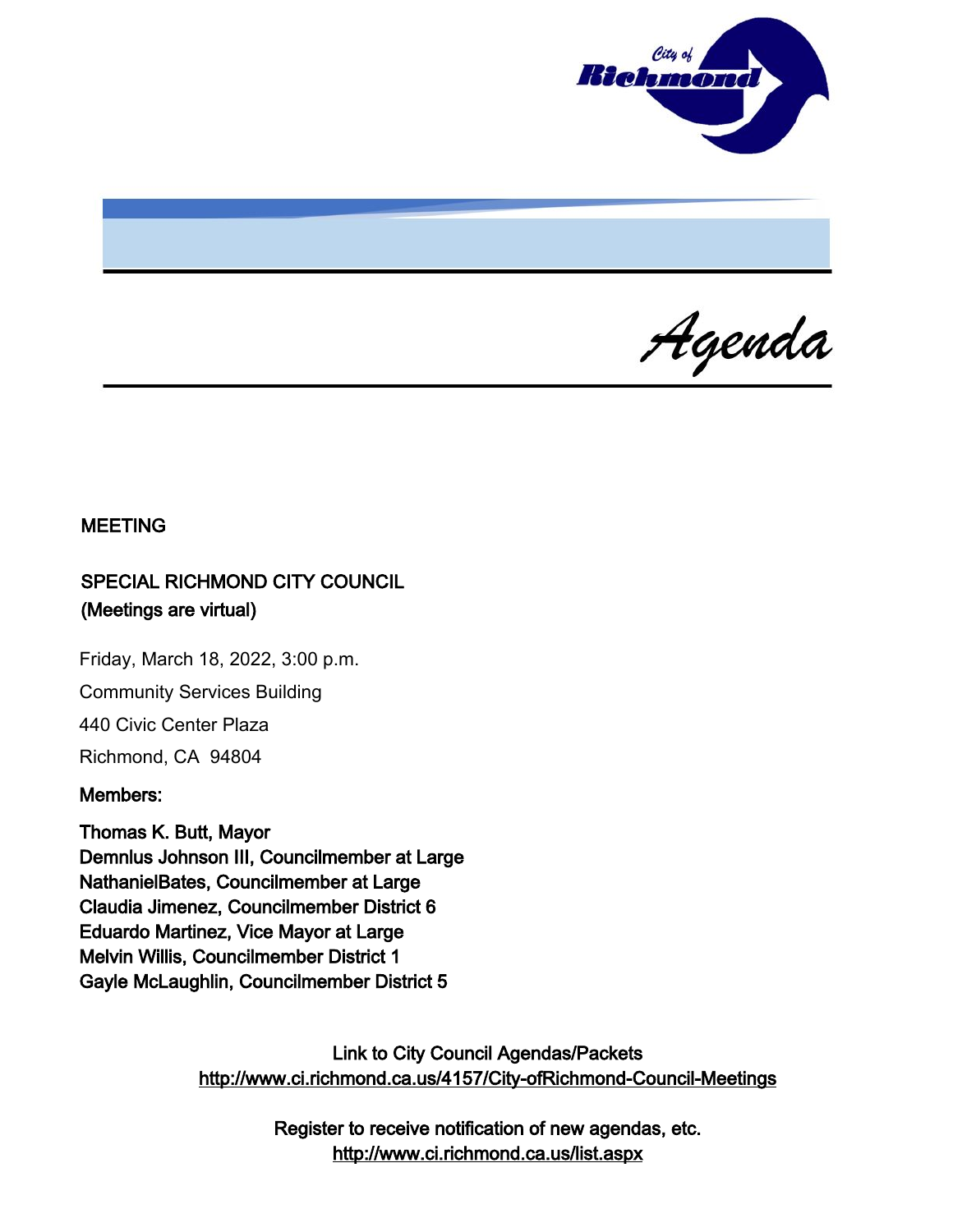# CORONAVIRUS DISEASE (COVID-19) ADVISORY

PURSUANT to the Governor of the State of California's Assembly Bill 361 and in the interest of the public health and safety, attendance at the City of Richmond City Council meeting will be limited to Council members, essential City of Richmond staff, and members of the news media. Public comment will be confined to items appearing on the agenda and will be limited to the methods provided below.

#### How to watch the meeting from home:

- 1. KCRT Comcast Channel 28 or AT&T Uverse Channel 99
- 2. Livestream online at <http://www.ci.richmond.ca.us/3178/KCRT-Live>

Public comment may be submitted by mail, eComment, email and/or Zoom video conference in the manner that follows, provided that no member of the public may submit more than one verbal comment per agenda item.

Via mail: received by 1:00 p.m. the day of the meeting, sent to 450 Civic Center Plaza, 3rd Floor, Office of the Clerk, Richmond, CA 94804.

Via eComments: eComments are available once an agenda is published. Locate the meeting in "upcoming meetings" and click the comment bubble icon. Click on the item you wish to comment on. eComments can be submitted when the agenda is published and until the conclusion of public comments for the agenda item. eComments can be viewed by the City Council and members of the public as they are submitted. Email your comment to [cityclerkdept@ci.richmond.ca.us](mailto:cityclerkdept@ci.richmond.ca.us) should you have difficulty submitting an eComment during a meeting.

Via email: to [cityclerkdept@ci.richmond.ca.us](mailto:cityclerkdept@ci.richmond.ca.us) by 1:00 p.m. the day of the meeting. Emails MUST contain in the subject line 1) public comments – Open Session prior to Closed Session; 2) public comments – Open Forum; or 3) public comments agenda item # [include the agenda item number]. All such email with correctly labeled subject lines will be posted on-line and emailed to the City Council before the meeting is called to order. Email received after 1:00 p.m. will be posted on-line following the meeting as part of the supplemental materials attached to the meeting minutes.

Via Zoom by video conference: for Open Session and City Council: Please click the link below to join the webinar:

https://zoom.us/j/99312205643?pwd=MDdqNnRmS2k4ZkRTOWhlUldQOUF1Zz09 Passcode: ccmeeting

By iPhone one-tap: US: +16699006833,,99312205643# or +13462487799,,99312205643# By Telephone: Dial (for higher quality, dial a number based on your current location): US: +1 669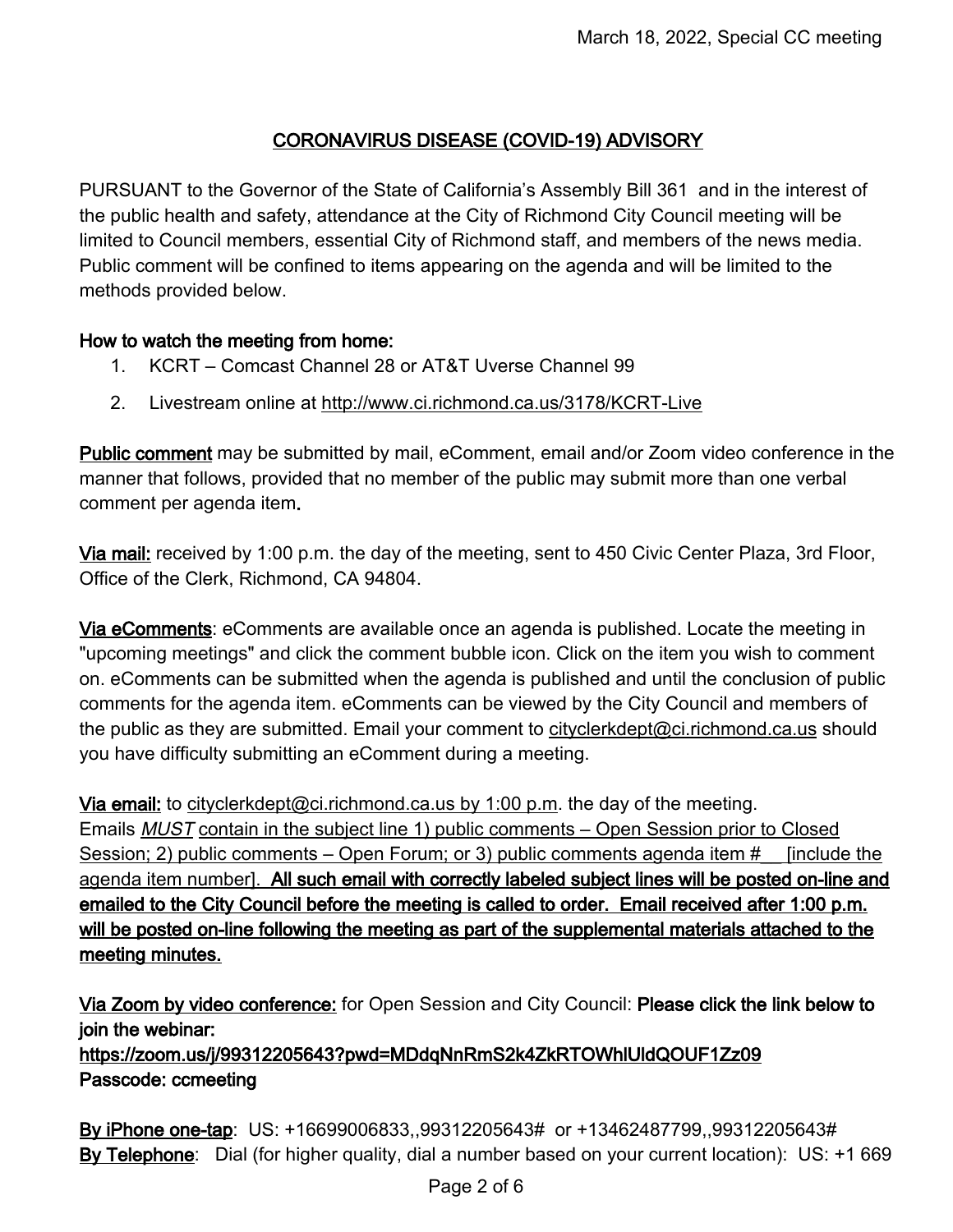900 6833 or +1 346 248 7799 or +1 253 215 8782 or +1 312 626 6799 or +1 929 205 6099 or +1 301 715 8592 Webinar ID: 993 1220 5643 International numbers available: <https://zoom.us/u/aehrwCgISx>

To comment by video conference: click on the Participants button at the bottom of your screen and select the "Raise Your Hand" button to request to speak when Public Comment is being asked for. When called upon, press the unmute button. After the allotted time, you will then be re-muted. \*\*

To comment by phone: you will be prompted to "Raise Your Hand" by pressing "\*9" to request to speak when Public Comment is asked for. When called upon, you will be asked to unmuted by pressing \*6. After the allotted time, you will then be re-muted. Instructions of how to raise your hand by phone are available at:

[https://support.zoom.us/hc/en-us/articles/201362663 -Joining-a-meeting-by-phone.](https://support.zoom.us/hc/en-us/articles/201362663%20-Joining-a-meeting-by-phone.) \*\*

\*\*The mayor will announce the agenda item number and open public comment when appropriate.

The City cannot guarantee that its network and/or the site will be uninterrupted. To ensure that the City Council receives your comments, you are strongly encouraged to submit your comments in writing in advance of the meeting.

# AB 361 Procedures in the Event of Technical Difficulties: In the event the meeting broadcast is disrupted, or if a technical issue on the agency's end disrupts public participation, the legislative body board cannot take any further action on the agenda until the technical issue is resolved.

Properly labeled public comments will be considered a public record, put into the official meeting record, available after the meeting as supplemental materials, and will be posted as an attachment to the meeting minutes when the minutes are posted: [http://www.ci.richmond.ca.us/Archive.aspx?AMID=31.](http://www.ci.richmond.ca.us/Archive.aspx?AMID=31)

### Accessibility for Individuals with Disabilities:

Upon request, the City will provide for written agenda materials in appropriate alternative formats, or disability-related modification or accommodation, including auxiliary aids or services and sign language interpreters, to enable individuals with disabilities to participate in and provide comments at/related to public meetings. Please submit a request, including your name, phone number and/or email address, and a description of the modification, accommodation, auxiliary aid, service or alternative format requested at least two days before the meeting. Requests should be emailed to [cityclerkdept@ci.richmond.ca.us](mailto:cityclerkdept@ci.richmond.ca.us) or submitted by phone at 510-620-6513, ext. 9, or 510-620-6509. Requests made by mail to City Clerk's Office, City Council meeting, 450 Civic Center Plaza, Richmond, CA 94804 must be received at least two days before the meeting. Requests will be granted whenever possible and resolved in favor of accessibility.

### Effect of Advisory on In-person public participation:

During the pendency of Assembly Bill 361, the language in this Advisory portion of the agenda Page 3 of 6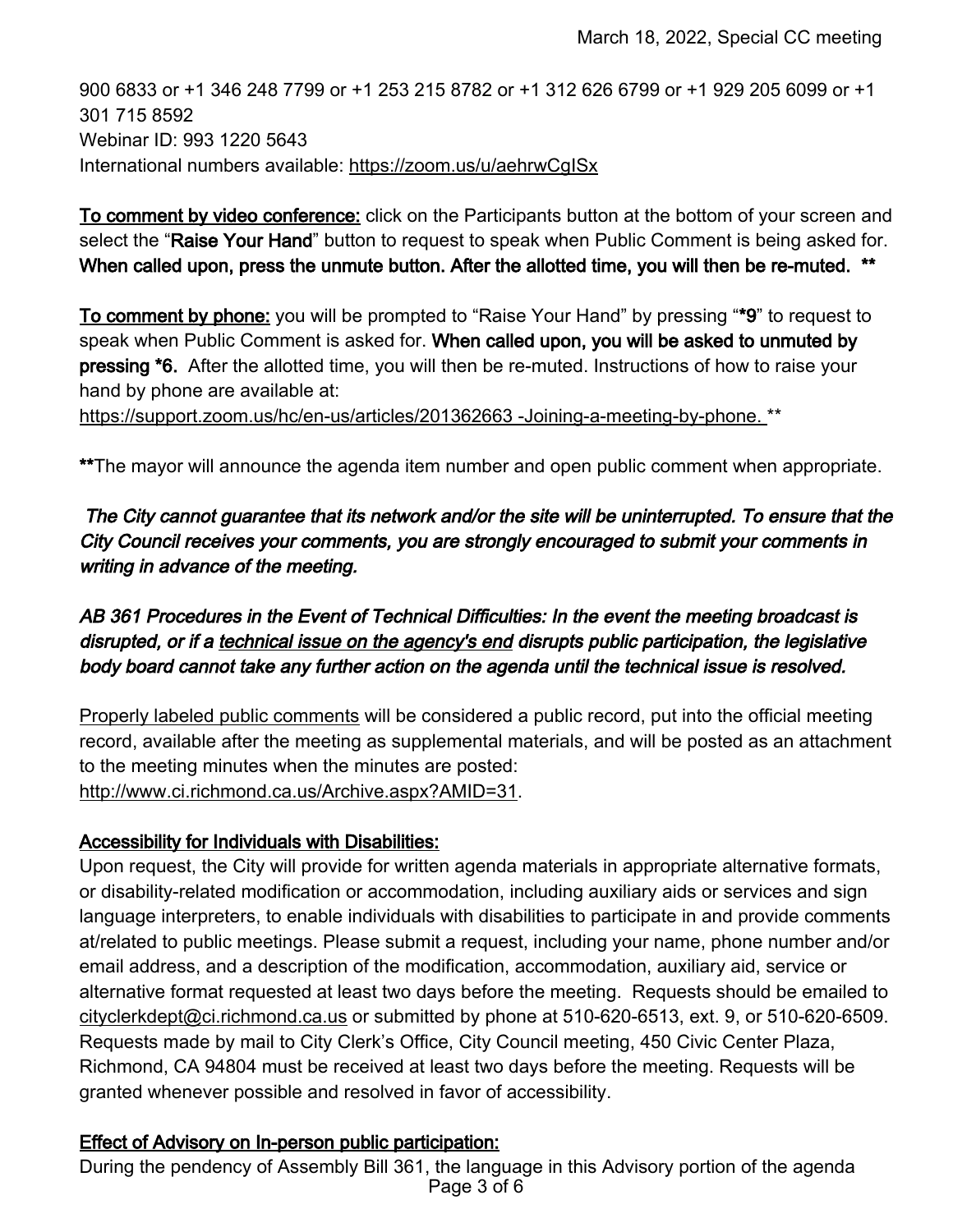supersedes any language contemplating in-person public comment.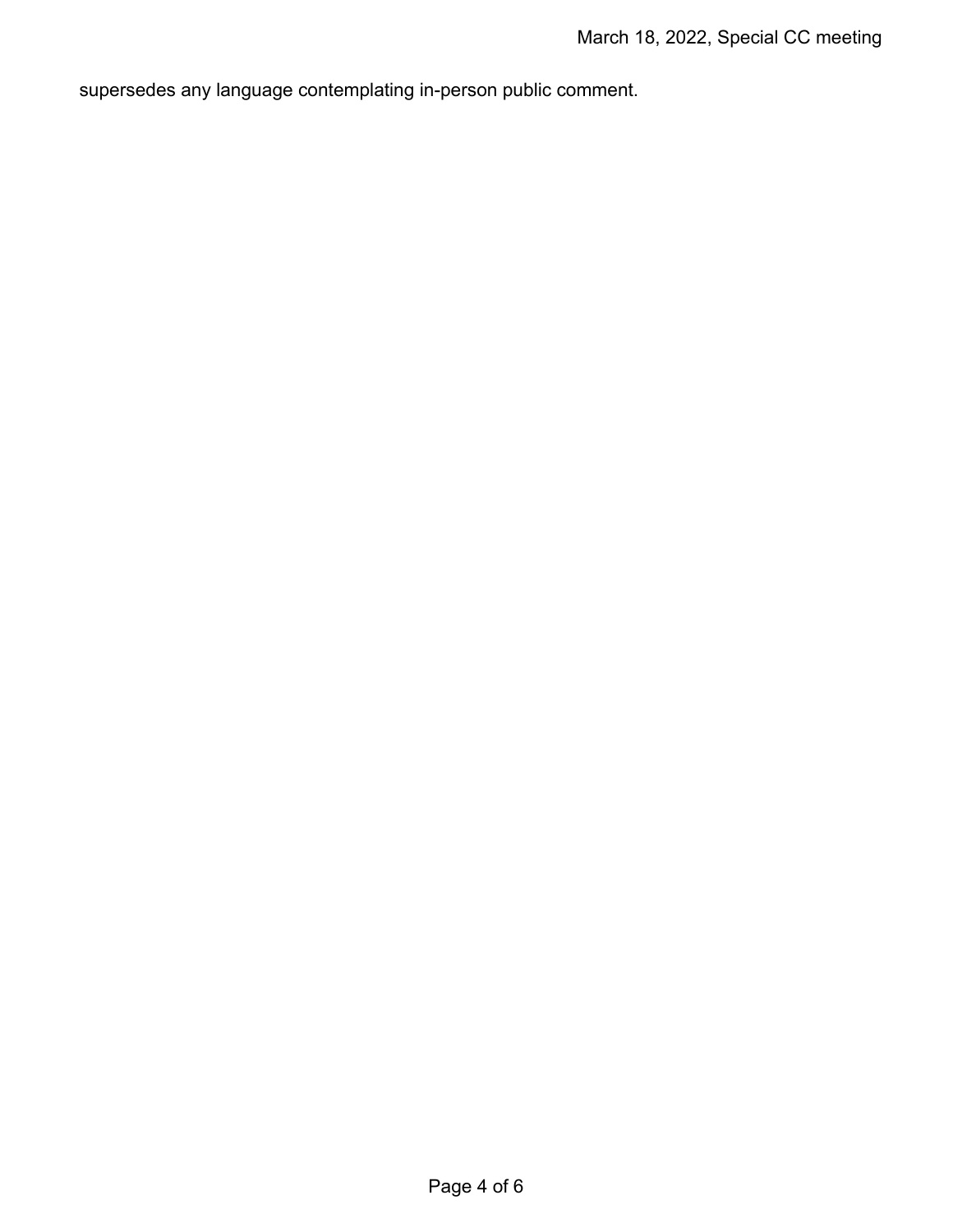#### Pages

#### A. SPECIAL OPEN SESSION TO HEAR PUBLIC COMMENT BEFORE CLOSED **SESSION**

3:00 p.m.

B. ROLL CALL

.

- C. CLOSED SESSION
	- C.1. CONFERENCE WITH LEGAL COUNSEL EXISTING LITIGATION (paragraph (1) of Subdivision [d] of Government Code Section 54956.9)
		- SPRAWLDEF et al. v. City of Richmond
		- The Guidiville Rancheria of California, et al. v. The United States of America, et. al.
		- North Coast Rivers Alliance et al./Point Molate Alliance et al. v. City of Richmond
	- C.2. CONFERENCE WITH LEGAL COUNSEL ANTICIPATED LITIGATION (Significant exposure to litigation pursuant to paragraph (2) or (3) of Subdivision (d) [as applicable] of Government Code Section 54956.9)
		- **Three Cases**

In light of the California Court of Appeal's decision in Fowler v. City of Lafayette, the City Attorney's Office is attaching to this agenda four communications regarding the amended judgment and various agreements related to Point Molate. These letters provide the existing facts and circumstances for going into closed session on these items pursuant to California Government Code Section 54956.9(d)(2) and  $(e)(3)$ .

### D. PUBLIC COMMENT BEFORE CLOSED SESSION

### E. ADJOURN TO CLOSED SESSION

 $\overline{\phantom{a}}$  , and the contribution of the contribution of the contribution of the contribution of the contribution of the contribution of the contribution of the contribution of the contribution of the contribution of the